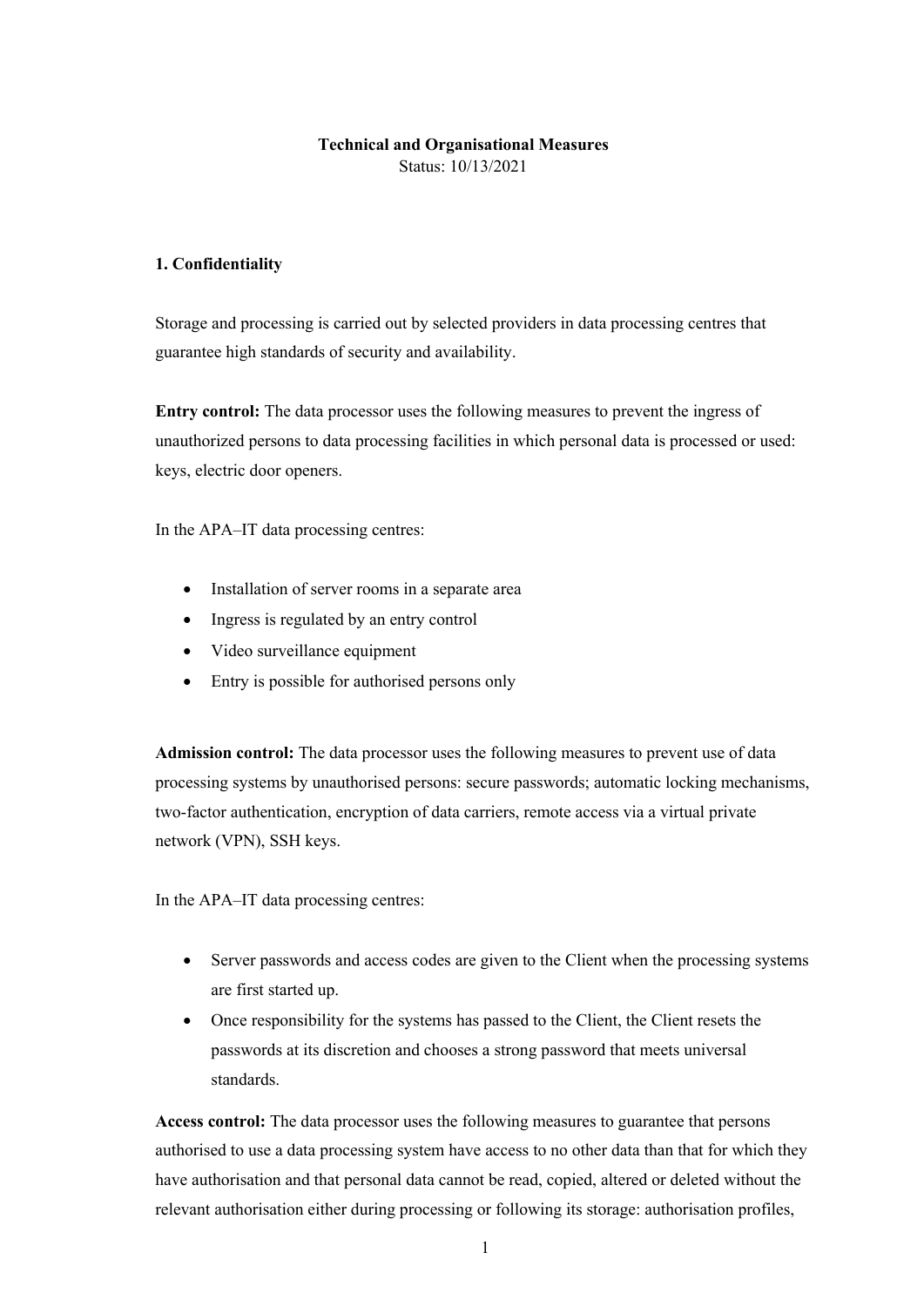standard process of authorisation allocation, access logging insofar as this is possible and permitted, periodical verification of allocated authorisations, especially of administrative user accounts.

In the APA–IT data processing centres:

- Authorisation system: only named users are used.
- An annual check of access rights is carried out to determine their continued appropriateness.
- The access rights are derived from the third-party processor agreements or contracts.
- Pseudonymisation: Insofar as it is possible and advisable for each data processing case, the primary identifying attributes of the personal data in each data application are removed and kept separately.
- Classification scheme for data: this has as its basis legal obligations or own assessment (secret/confidential/public).
- Separation according to purpose: The data processor uses the following measures to guarantee that data collected for different purposes, and especially for different clients, can be processed separately: separate storage and processing of data from different clients/jobs; authorisation concepts; principle of minimum authorisation allocation.

# **2. Integrity**

- Transmission control: The data processor uses the following measures to guarantee that personal data cannot be read, copied, altered or deleted without authorisation during electronic data transmission or storage and that it is possible to check and ascertain the locations to which personal data is to be transmitted by means of data transmission systems: connection encryption; VPN; electronic signature.
- Data entry control: The data processor uses the following measures to guarantee that it is possible to retrospectively check and ascertain whether and by whom personal data has been entered into a data processing system, altered or deleted: logging; document management.

In the APA–IT data processing centres: by maintaining a secure log or by entries in the event log. These log files serve to detect unlawful use of data and to repel attacks. The protocols are examined by the Chief Information Security Officer (CISO) in accordance with the audit plan.